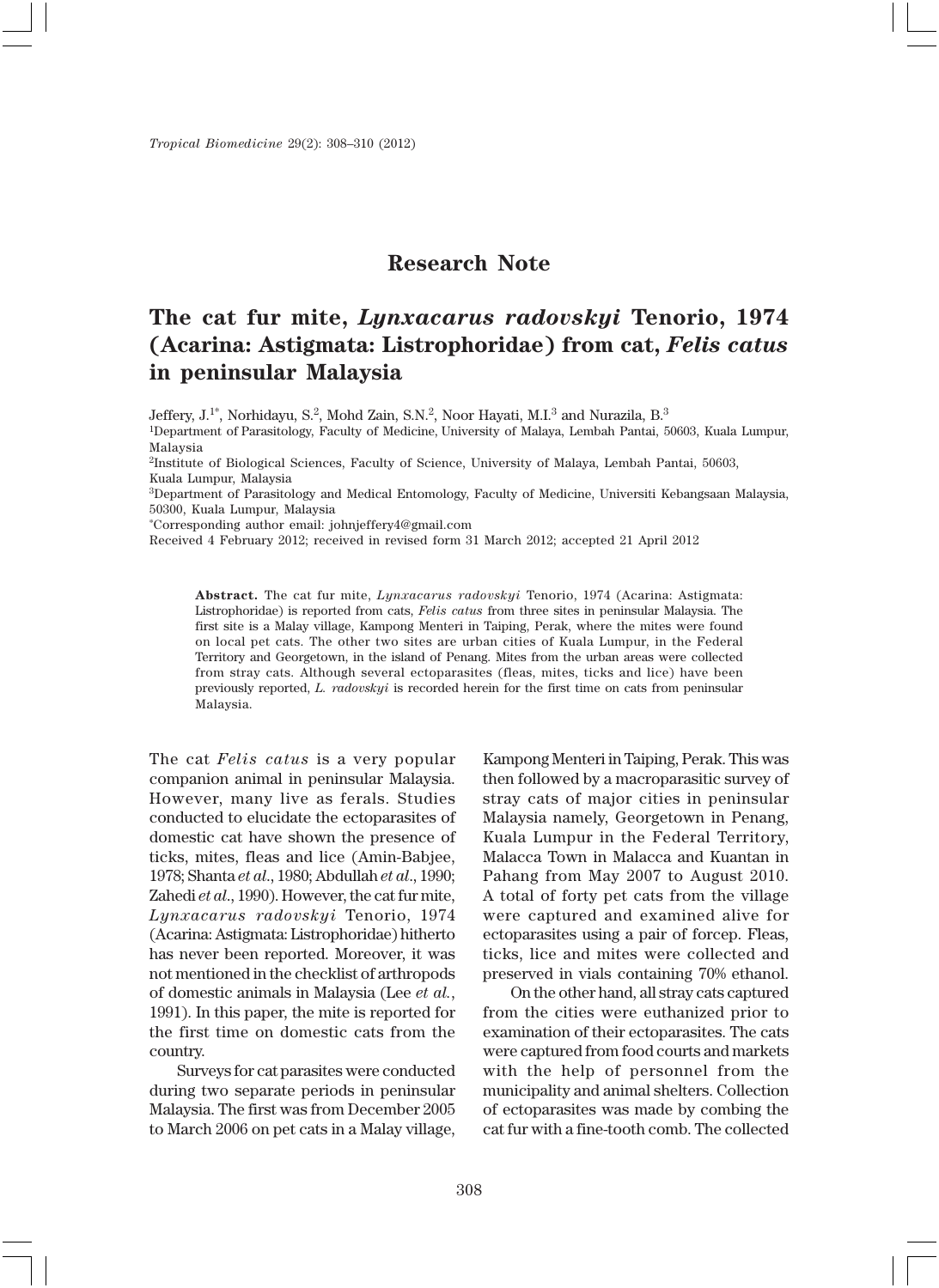ectoparasites were also preserved in 70% ethanol pending processing and identification. The mites were then mounted in Hoyer's medium on glass slides and covered with cover slips before placing it into an oven at 40ºC for about a week. The cover slips were ringed with nail-polish to prevent desiccation of the medium during storage. The mites were then identified using the figures and criteria outlined in Tenorio (1974).

Examination of ectoparasites on 40 pets at the village yielded three female *L. radovskyi* mites on two cats (5%). During the course of the subsequent surveys, a total of 543 stray cats were captured from urban cities (241 cats in Kuala Lumpur; 102 cats in Georgetown; 100 cats in Kuantan and 100 cats in Malacca Town). Eight stray cats (1.5%) were with these mites. An intensity of 239 mites were obtained from two cats in Georgetown and 83 mites from 6 cats in Kuala Lumpur, respectively. Most of the mites were females and a few were males and immatures.

*Lynxacarus radovskyi* (female) (Fig. 1) measures < 0.5mm; body cylindrical and elongate, dorsally arched; head ventrally directed; body heavily striated; well developed head and propodosomal plates (in males, these plates connected medially by a narrow sclerotized band); no opisthosomal plates (present in males); femur 1 with a conspicuous preapical dorsal sclerotized prominence.

No apparent lesions were observed on the cats. However, Tenorio (1974) stated that severely infested cats had mangy patches and scruffy appearance. Dandruff-like condition was associated with the presence of this mite (Craig *et al*., 1993).

*Lynxacarus radovskyi* is widely distributed worldwide with reports on domestic cats in Hawaii (Tenorio, 1974), Florida and Texas in the USA (Greeve & Gerrish, 1981; Craig *et al*., 1993), Queensland in Australia (Bowman & Domrow, 1978), Fiji (Munro & Munro, 1979), New Zealand (Jones, 2000) and the Philippines (Moya *et al*., 2004).



Figure 1. Female *Lynxacarus radovskyi* (magnification: 100x)